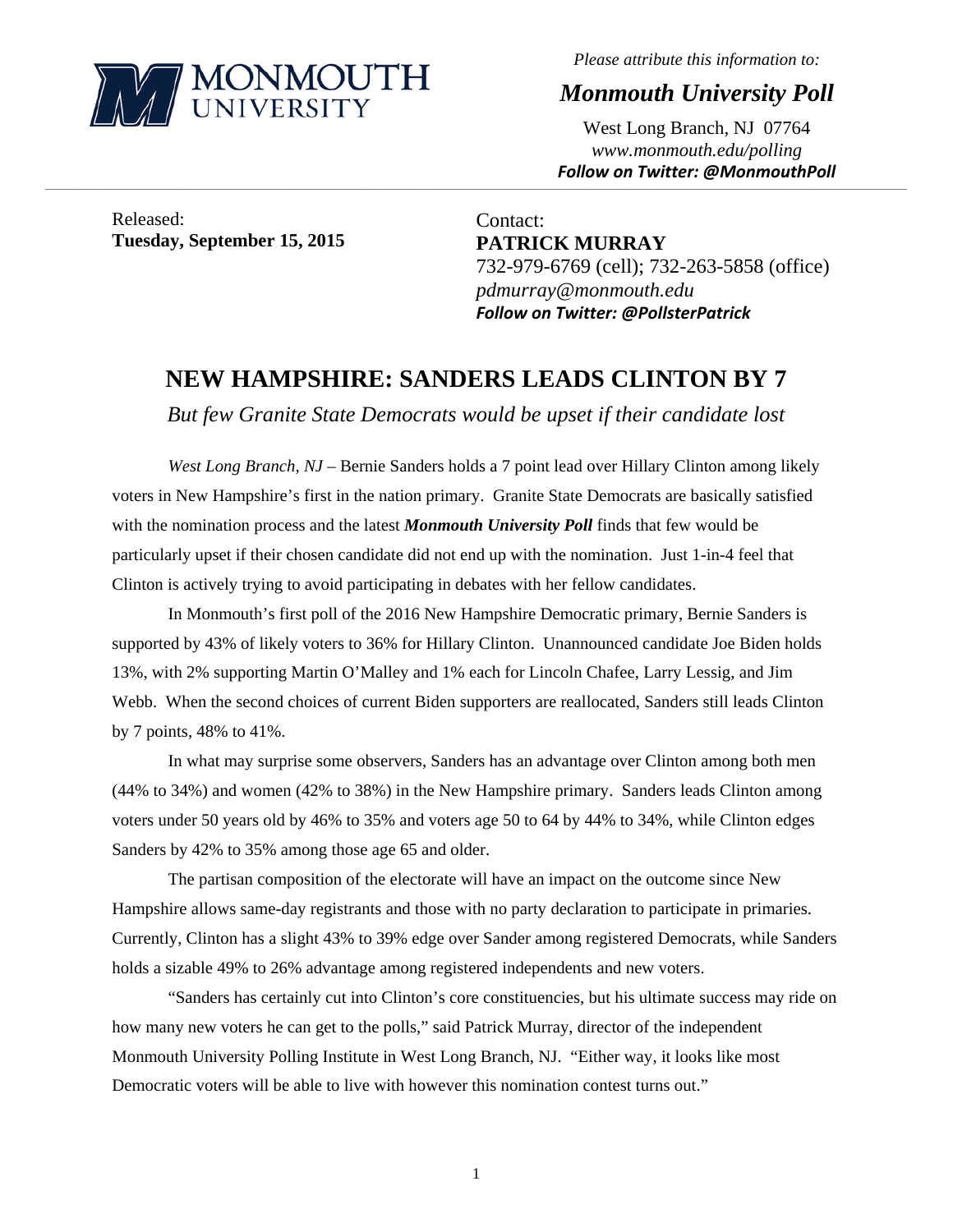Just 1-in-5 (19%) Democrats say they would be very unhappy if someone other than their chosen candidate won the party's nomination. Another 23% would be a little unhappy, while fully half (50%) say they would be okay with whoever won the campaign. Among Clinton voters, only 19% would be very unhappy if she did not win, 21% would be a little unhappy, and 51% would be okay with another candidate taking the nomination. Among Sanders voters, just 19% would be very unhappy if he did not win, 29% would be a little unhappy, and 44% would be entirely okay with a different outcome.

The poll also found that Democratic primary voters in New Hampshire are much more satisfied with their party as a whole than their Republican neighbors are. Fully two-thirds (66%) of Democrats are satisfied with their party's leaders in Congress and just 33% are dissatisfied. The Monmouth poll released yesterday shows the exact opposite opinion among Granite State Republicans – just 33% are satisfied with the GOP leadership in DC and 66% are dissatisfied.

In this environment, Democrats are much more likely than Republicans to value political experience over outsider status for their next president. More than 6-in-10 (62%) Democratic primary voters say that the country needs a president with government experience who knows how to get things done, compared to just 23% who prefer someone from outside government who can bring a new approach to Washington. This is the exact opposite of opinion among New Hampshire Republicans, 68% of whom want the next president to have no political résumé and just 23% who value government experience.

"As a career-long independent and ranking member of the Senate budget committee, Sanders possesses the combination of new ideas and Washington know-how that Democratic voters see as a positive," said Murray. "Given Democrats' satisfaction with their party and the option offered by Sanders, there just isn't much room in this race for an outsider like Lessig."

Some national and local party leaders have complained that there will not be enough debates among the Democratic candidates, especially before the first contests in February. New Hampshire primary voters are divided – 43% say there are enough debates scheduled before February and 36% say there are not, with 19% having no opinion. While some have claimed that the party's leadership is limiting debates to help Hillary Clinton, just 23% think that Clinton is actively trying to avoid having more debates. Another 41% say she is not avoiding more debates and 36% have no opinion.

Looking at the candidates' fundamental strengths, Bernie Sanders holds the highest personal rating among New Hampshire Democrats at 83% favorable to 7% unfavorable. Joe Biden has a similar rating of 80% favorable to 7% unfavorable. Hillary Clinton's rating is also high at 77% favorable to 17% unfavorable. The other declared candidates are unknown by more than 6-in-10 primary voters. This includes, Lincoln Chafee at 22% favorable to 18% unfavorable, Martin O'Malley at 23% favorable to 13% unfavorable, Jim Webb at 15% favorable to 13% unfavorable, and newcomer Larry Lessig at 12% favorable to 12% unfavorable.

2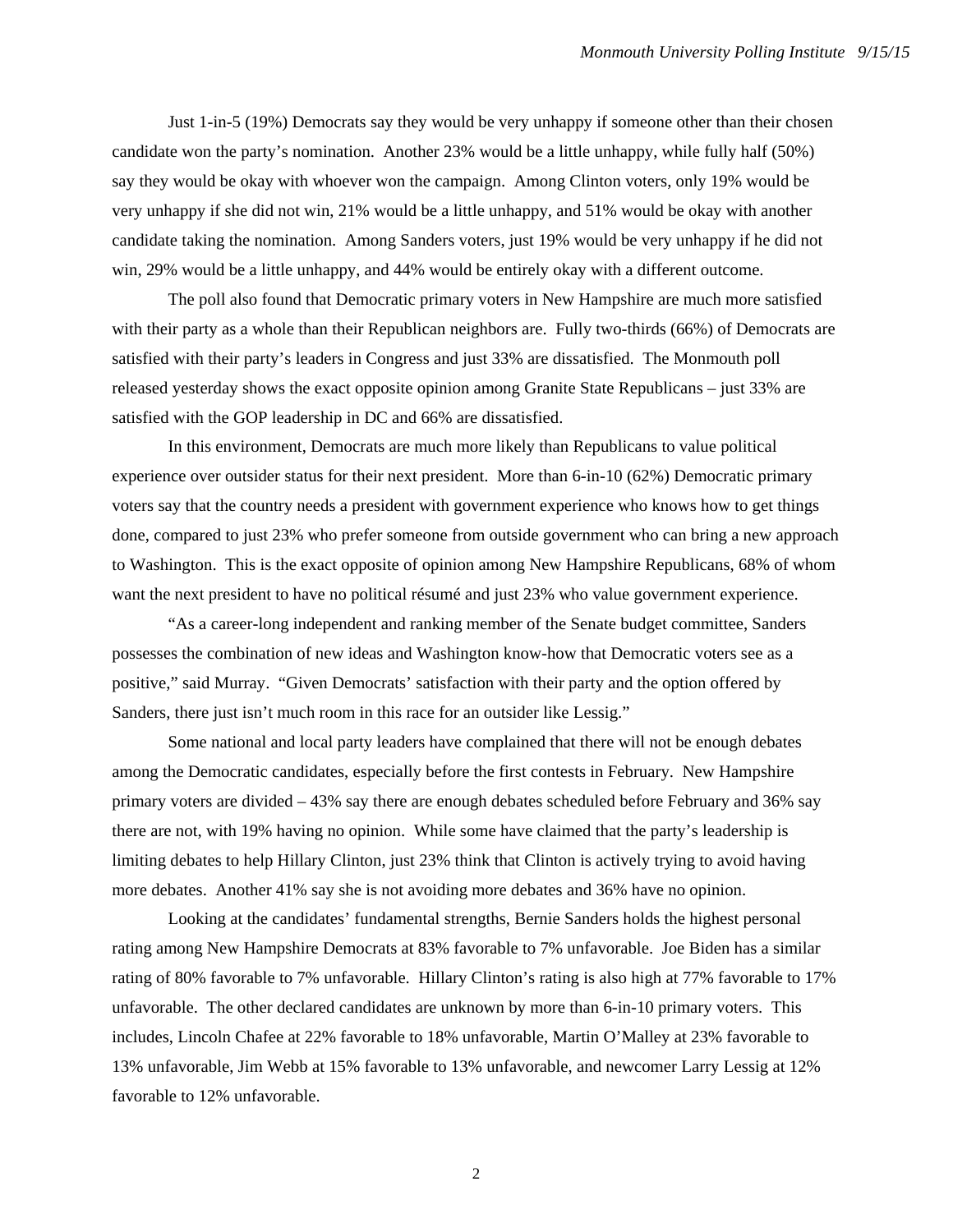The *Monmouth University Poll* was conducted by telephone from September 10 to 13, 2015 with 400 New Hampshire voters likely to vote in the Democratic presidential primary. This sample has a margin of error of  $\pm$ 4.9 percent. The poll was conducted by the Monmouth University Polling Institute in West Long Branch, NJ.

## **DATA TABLES**

*The questions referred to in this release are as follows:*  (\* Some columns may not add to 100% due to rounding.)

1. Who would you support if the presidential primary was being held today and the candidates for the Democratic nomination were – [*NAMES WERE ROTATED*]?

|                        | Sept. |
|------------------------|-------|
|                        | 2015  |
| Joe Biden              | 13%   |
| Lincoln Chafee         | 1%    |
| <b>Hillary Clinton</b> | 36%   |
| Martin O'Malley        | 2%    |
| <b>Bernie Sanders</b>  | 43%   |
| Jim Webb.              | 1%    |
| Larry Lessig           | 1%    |
| (VOL) Other            | 1%    |
| (VOL) Undecided        | 3%    |
| (n)                    | (400) |

## 2. And who would be your second choice?

|                        | Sept. |
|------------------------|-------|
|                        | 2015  |
| Joe Biden              | 18%   |
| Lincoln Chafee         | 1%    |
| <b>Hillary Clinton</b> | 31%   |
| Martin O'Malley        | 3%    |
| <b>Bernie Sanders</b>  | 21%   |
| Jim Webb.              | 1%    |
| Larry Lessig           | $0\%$ |
| (VOL) Other            | $0\%$ |
| (VOL) No one           | 14%   |
| (VOL) Undecided        | 10%   |
| n.                     |       |

[*QUESTION 3 WAS ASKED OF THOSE WITH A FIRST CHOICE, moe = +/-5.0%.*] 3. How would you feel if someone other than [*FIRST VOTE CHOICE*] won the Democratic

## nomination – would you be very unhappy, a little unhappy, or would you be okay with it?

|                  | <b>TOTAL</b> | Clinton | Sanders | <b>Biden</b> |
|------------------|--------------|---------|---------|--------------|
|                  |              | voters  | Voters  | voters       |
| Very unhappy     | 19%          | 19%     | 19%     | <b>20%</b>   |
| Little unhappy   | 23%          | 21%     | 29%     | 12%          |
| Okay with it     | 50%          | 51%     | 44%     | 62%          |
| (VOL) Depends    | 7%           | 9%      | 8%      | 4%           |
| (VOL) Don't know | 1%           | 1%      | 1%      | 1%           |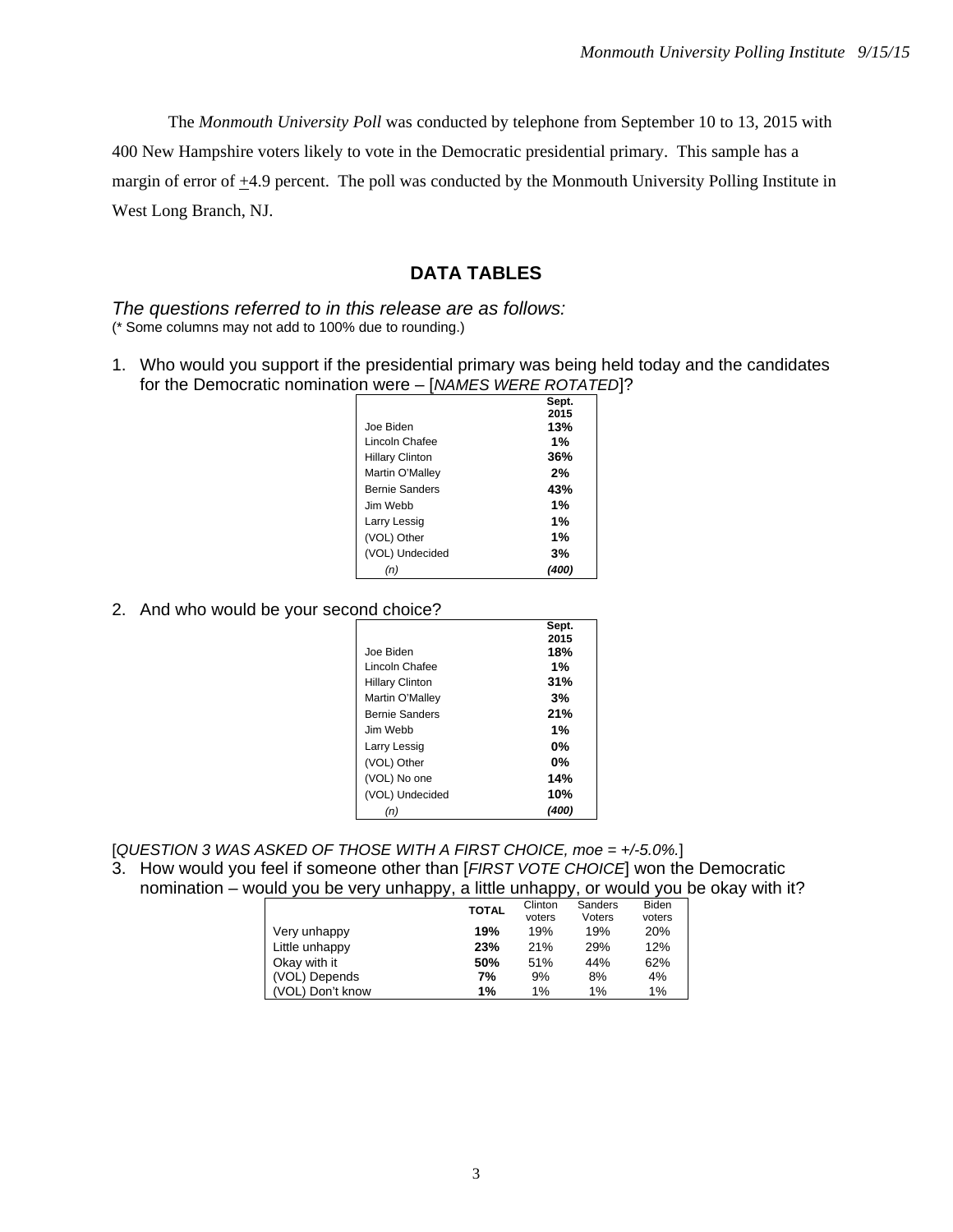4. I'm going to read you a few names of people who are running or might run for president in 2016. Please tell me if your general impression of each is favorable or unfavorable, or if you don't really have an opinion. [*NAMES WERE ROTATED*]

|                                             | Favorable | Unfavorable | No opinion |
|---------------------------------------------|-----------|-------------|------------|
| Vice President Joe Biden                    | 80%       | 7%          | 14%        |
| Former Rhode Island Governor Lincoln Chafee | 22%       | 18%         | 61%        |
| Former Secretary of State Hillary Clinton   | 77%       | 17%         | 7%         |
| Former Maryland Governor Martin O'Malley    | 23%       | 13%         | 64%        |
| Vermont Senator Bernie Sanders              | 83%       | 7%          | 10%        |
| Former Virginia Senator Jim Webb            | 15%       | 13%         | 72%        |
| Law professor Larry Lessig                  | 12%       | 12%         | 76%        |

5. Regardless of who you support, what do you think the country needs more in the next president: someone with government experience who knows how to get things done OR someone outside of government who can bring a new approach to Washington? [*CHOICES WERE ROTATED*]

|                                    | <b>TOTAL</b> |
|------------------------------------|--------------|
| Someone with government experience | 62%          |
| Someone outside of government      | 23%          |
| (VOL) Both                         | 11%          |
| (VOL) Don't know                   | 5%           |

6. How satisfied are you with the Democratic leaders in Congress – are you very satisfied, somewhat satisfied, somewhat dissatisfied, or very dissatisfied?

|                       | <b>TOTAL</b> |
|-----------------------|--------------|
| Very satisfied        | 11%          |
| Somewhat satisfied    | 55%          |
| Somewhat dissatisfied | 25%          |
| Very dissatisfied     | 8%           |
| (VOL) Don't know      | 2%           |

7. Based on what you have heard, will there be enough or not enough debates with the Democratic candidates before voting starts in February?

| Enough           | <b>TOTAL</b><br>43% |
|------------------|---------------------|
| Not enough       | 36%                 |
| (VOL) Too many   | 2%                  |
| (VOL) Don't know | 19%                 |

8. Do you think Hillary Clinton is or is not trying to avoid having more debates?

|                  | <b>TOTAL</b> |
|------------------|--------------|
| Is trying        | 23%          |
| Is not trying    | 41%          |
| (VOL) Don't know | 36%          |